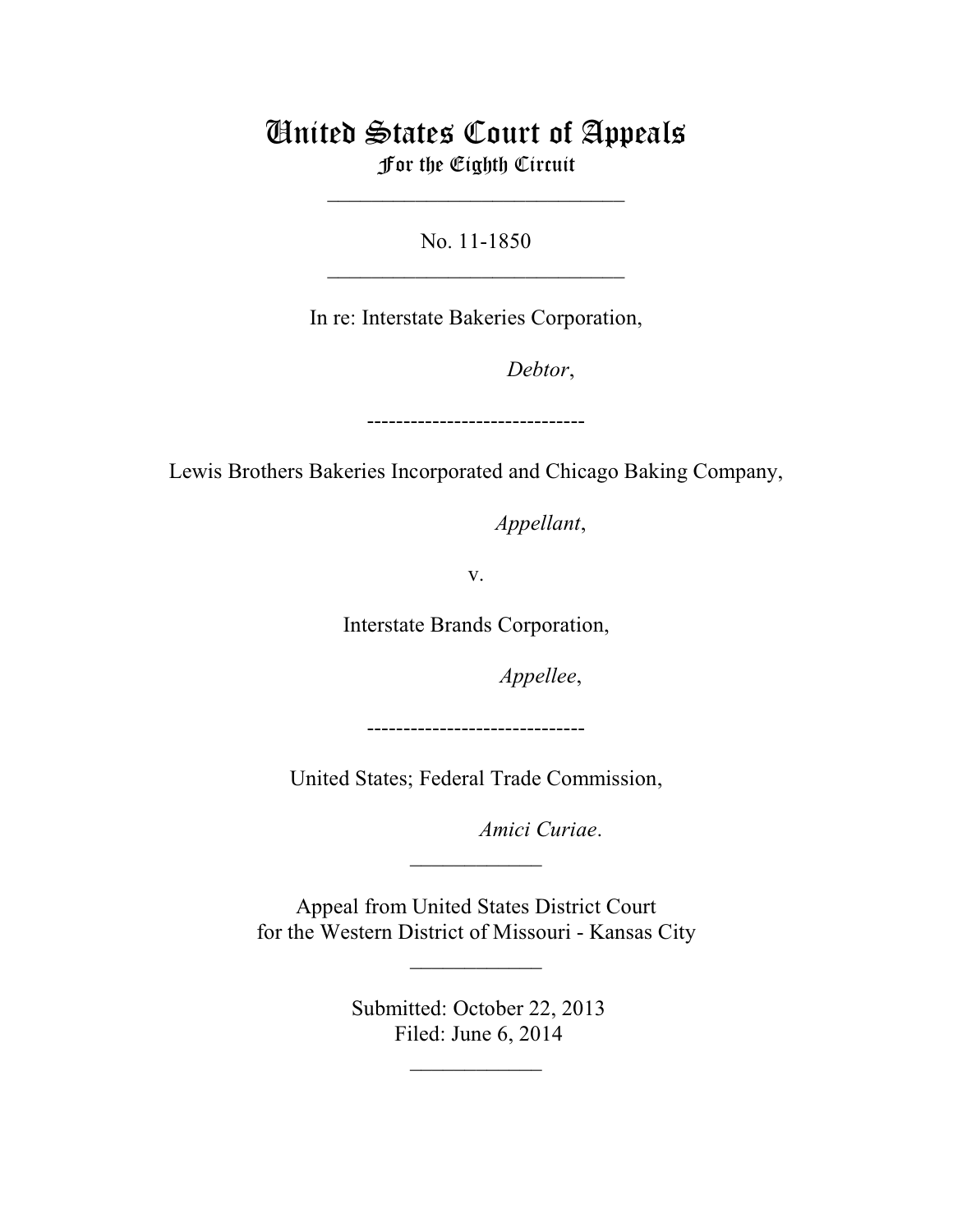Before RILEY, Chief Judge, WOLLMAN, LOKEN, MURPHY, BYE, SMITH, COLLOTON, GRUENDER, BENTON, SHEPHERD, and KELLY, Circuit Judges, En Banc.

\_\_\_\_\_\_\_\_\_\_\_\_

COLLOTON, Circuit Judge.

Interstate Bakeries Corporation ("Interstate Bakeries") and Lewis Brothers Bakeries, Inc. ("LBB") both sought a declaratory judgment fromthe bankruptcy court to determine whether a license agreement between Interstate Brands Corporation ("IBC"), a subsidiary of Interstate Bakeries, and LBB was executory under 11 U.S.C. § 365(a). The bankruptcy court ruled that the agreement was executory, and the district court affirmed. Because the license agreement was part of a larger, integrated agreement that IBC has substantially performed, we reverse.

I.

In 1995, Interstate Bakeries announced its acquisition of Continental Baking Company, the owner of the Wonder and Hostess brands and trademarks. The United States Department of Justice, however, challenged the proposed acquisition as inconsistent with the antitrust laws. *United States v. Interstate Bakeries Corp. & Cont'l Baking Co.*, No. 95-C-4194, 1995 WL 803559 (N.D. Ill. Aug. 7, 1995). In January 1996, the United States District Court for the Northern District of Illinois entered a final judgment to resolve the antitrust dispute. The judgment required Interstate Bakeries

to grant to one or more purchasers a perpetual, royalty-free, assignable, transferable, exclusive license to use the Relevant Labels to produce (or have produced for it) and sell White Pan Bread in the Relevant Territories, together with such Bread Assets as are reasonably necessary in order for the acquirer . . . to remain a viable competitor in the White Pan Bread market in each Relevant Territory.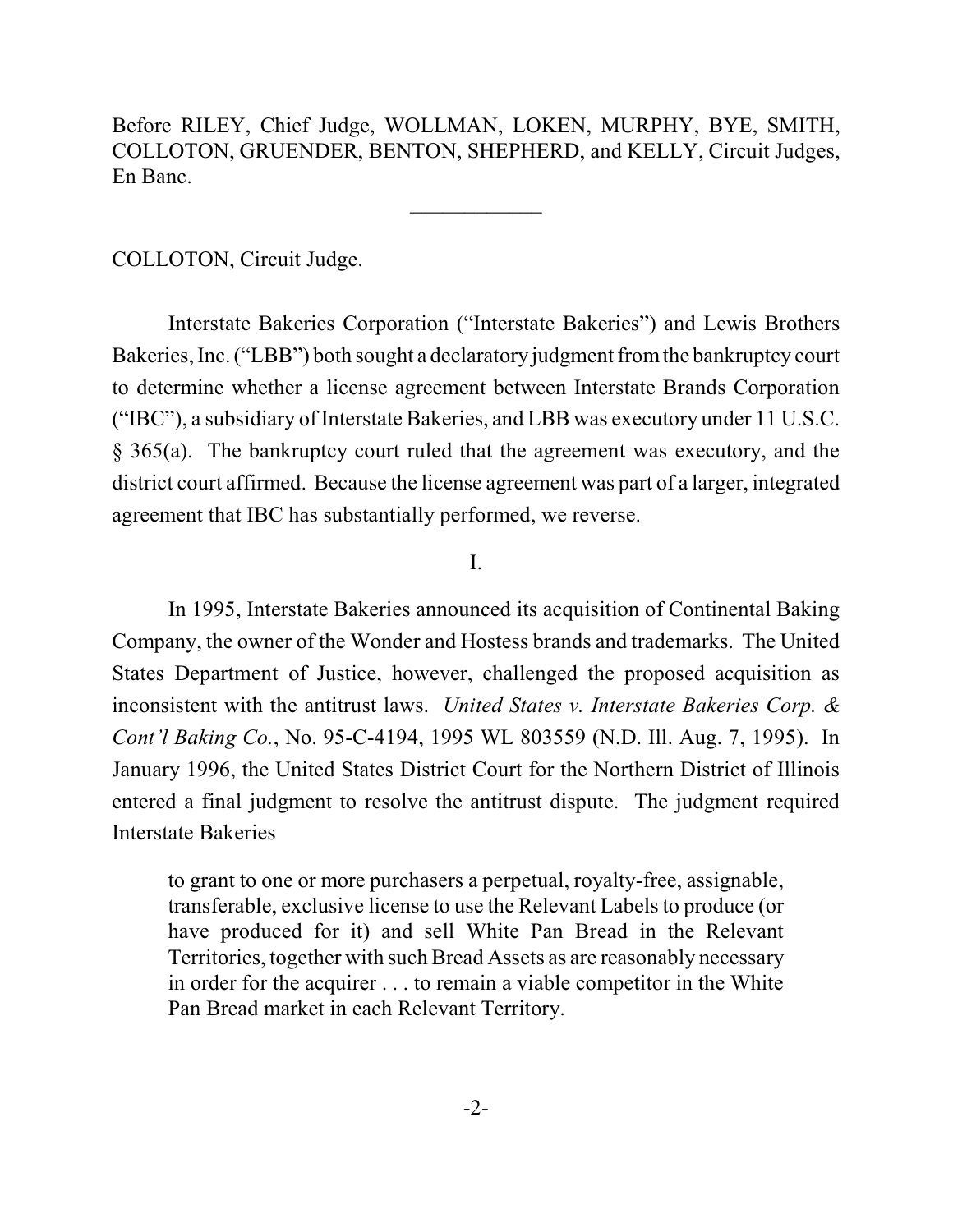*Id.* at \*3. The "Bread Assets" included various plants, land, buildings, fixtures, machinery, equipment, vehicles, route books, customer lists, and other records used in the distribution of the brands. *Id*. at \*1–2.

The 1996 judgment called for Interstate Bakeries to divest itself of at least one of its Labels in each of four territories: (1) Eastern Wisconsin, (2) Chicago, (3) Central Illinois, and (4) Southern California. *Id*. at \*2–3. The Labels at issue included Wonder, Mrs. Karl's, Butternut, Sunbeam, and Weber's. *Id.* The judgment defined "Label" to encompass, *inter alia*, "all legal rights associated with a brand's trademarks, trade names, copyrights, designs, and trade dress." *Id*. at \*2.

In December 1996, pursuant to the 1996 judgment, IBC entered into an agreement to sell its Butternut bread operations and assets in the Chicago territory and its Sunbeam bread operations and assets in the Central Illinois territory to LBB. To effect thistransfer, IBC and LBB entered into two agreements: an Asset Purchase Agreement and a License Agreement. The Asset Purchase Agreement provided for the transfer to LBB of tangible assets and "the perpetual, royalty-free, assignable, transferable exclusive license to use the trademarks . . . pursuant to the terms of the License Agreement." The License Agreement provided that for "a fee of ten dollars (\$10.00), and other good and valuable consideration, set forth in the Allocation Agreement described in Section 2.3 of the Purchase Agreement," "IBC grants to [LBB] . . . [a] license to use the Chicago Trademarks." Of the \$20 million purchase price, the parties agreed to allocate \$8.12 million to the intangible assets, including the trademark licenses, and the remaining \$11.88 million to the various tangible assets.

The License Agreement defined the "Chicago Trademarks" as thirteen marks: Butternut, Butternut Design, Mrs. Karl's, Gingham Design, Country Wheat, Blue Seal, Home Style, Honey Wheat, Old World, Dixie Rye, Hearty Rye, Fun Buns, and Sun Maid Raisin. The agreement provided mutual duties of notification regarding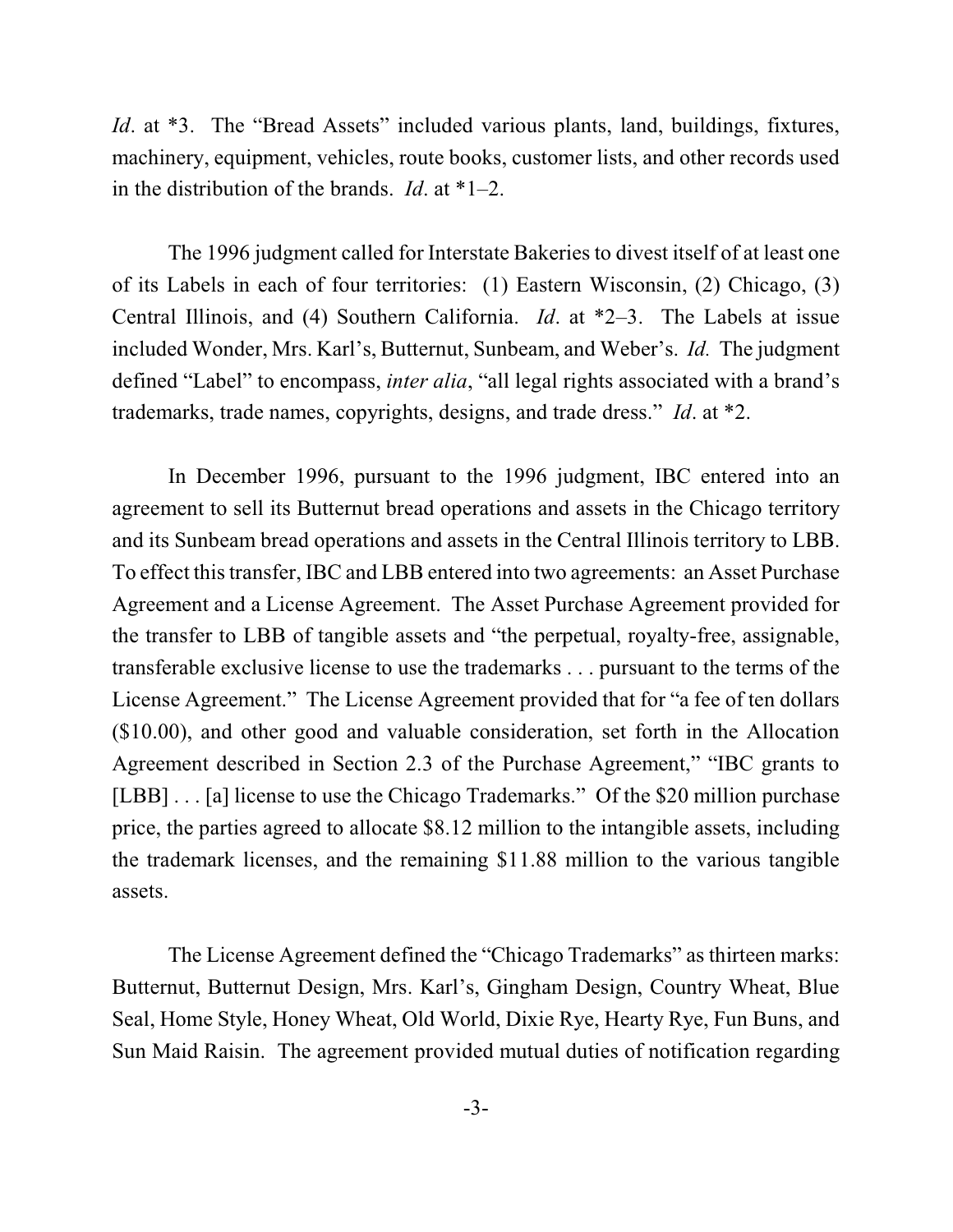any infringement of the rights under the marks. It also required that the goods sold under the marks be of the same character and quality as those sold by IBC at the time of the agreement, and provided that LBB's failure to maintain such quality would constitute a material breach of the agreement.

In September 2004, Interstate Bakeries and eight of its subsidiaries and affiliates, including IBC, filed voluntary bankruptcy petitions under Chapter 11. *See In re Interstate Bakeries Corp*., No. 04–45814, 2010 WL 2332142 (Bankr. W.D. Mo. June 4, 2010) (*Interstate Bakeries I*). In November 2008, Interstate Bakeries first disclosed the existence of the License Agreement, as part of an amended plan of reorganization. *Id*. at \*1. Interstate Bakeries identified the agreement as an executory contract that it intended to assume as part of its plan of reorganization. *Id*.

In December 2008, LBB filed an adversary complaint, seeking a declaratory judgment that the License Agreement is not an executory contract under 11 U.S.C. § 365 and is therefore not subject to assumption or rejection by the debtor. Interstate Bakeries countered by moving to reject the License Agreement and seeking a declaration that it is an executory contract. Both parties moved for summary judgment. Before the bankruptcy court could rule, Interstate Bakeries withdrew its motion to reject the License Agreement, reinstated its request to assume the License Agreement, and reiterated its request for a declaration that the License Agreement is an executory contract.

The bankruptcy court, looking solely to the License Agreement, found that both IBC and LBB had material, outstanding obligations. Relying on what it called the "seminal case" from a Delaware bankruptcy court in *In re Exide Techs.*, 340 B.R. 222 (Bankr. D. Del. 2006), *appeal denied, judgment aff'd*, No. 06–302–SLR, 2008 WL 522516 (D. Del. Feb. 27, 2008), *vacated and remanded*, 607 F.3d 957 (3d Cir. 2010), the court concluded that "[t]he existence of all of these material, unperformed (or continuing) obligations leads the Court to the inescapable conclusion that the License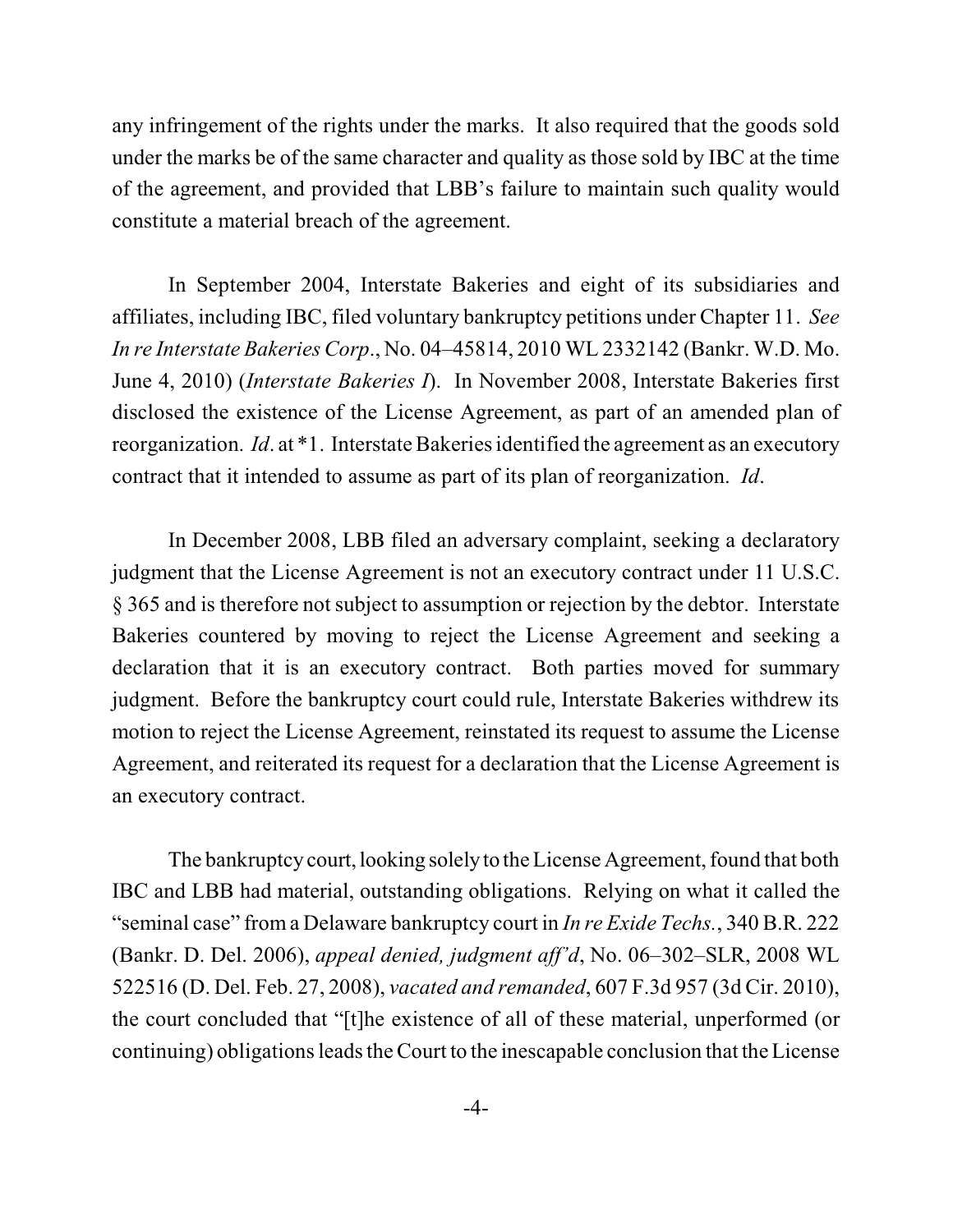[Agreement] is executory and, therefore, subject to assumption under 11 U.S.C. § 365." *Interstate Bakeries I*, 2010 WL 2332142, at \*7.

LBB appealed to the district court pursuant to 28 U.S.C.  $\S 158(a)(1)$ , and the district court affirmed the bankruptcy court. *In re Interstate Bakeries Corp*., 447 B.R. 879 (W.D. Mo. 2011) (*Interstate Bakeries II*). Also looking solely to the License Agreement, the district court reasoned that LBB's "failure to maintain the character and quality of goods sold under the Trademarks would constitute a material breach of the License Agreement, thus a material obligation remains under the License Agreement, and it is an executory contract." *Id*. at 880.

LBB appealed to this court. While the appeal was pending, Interstate Bakeries changed its name to Hostess Brands, Inc. Hostess Brands filed a bankruptcy petition in the Southern District of New York in January 2012, and the New York bankruptcy court in November 2012 granted Hostess Brands authority to wind down its business.

In the meantime, in August 2012, a divided panel of this court affirmed the district court. *In re Interstate Bakeries Corp*., 690 F.3d 1069 (8th Cir. 2012) (*Interstate Bakeries III*). The full court, after receiving the views of the Antitrust Division of the Department of Justice and the Federal Trade Commission, granted LBB's petition for rehearing en banc.<sup>1</sup>

 $\rm{^1In}$  response to this court's invitation to express views, the Antitrust Division and the Federal Trade Commission as *amici curiae* registered concern that allowing Interstate Bakeries to reject the License Agreement in bankruptcy as an executory contract would thwart the remedial purpose of the 1996 antitrust decree. The *amici* urged that "[a] contract implementing the divestiture mandate of a public antitrust decree is indistinguishable from the decree itself for purposes of Section 365(a)," and maintained that  $\S$  365(a) "cannot reasonably be interpreted to permit antitrust defendants freely to terminate such remedies." Because we conclude below that the contract between IBC and LBB is not executory, we need not address the *amici*'s contention that the License Agreement "has the force of law separate and apart from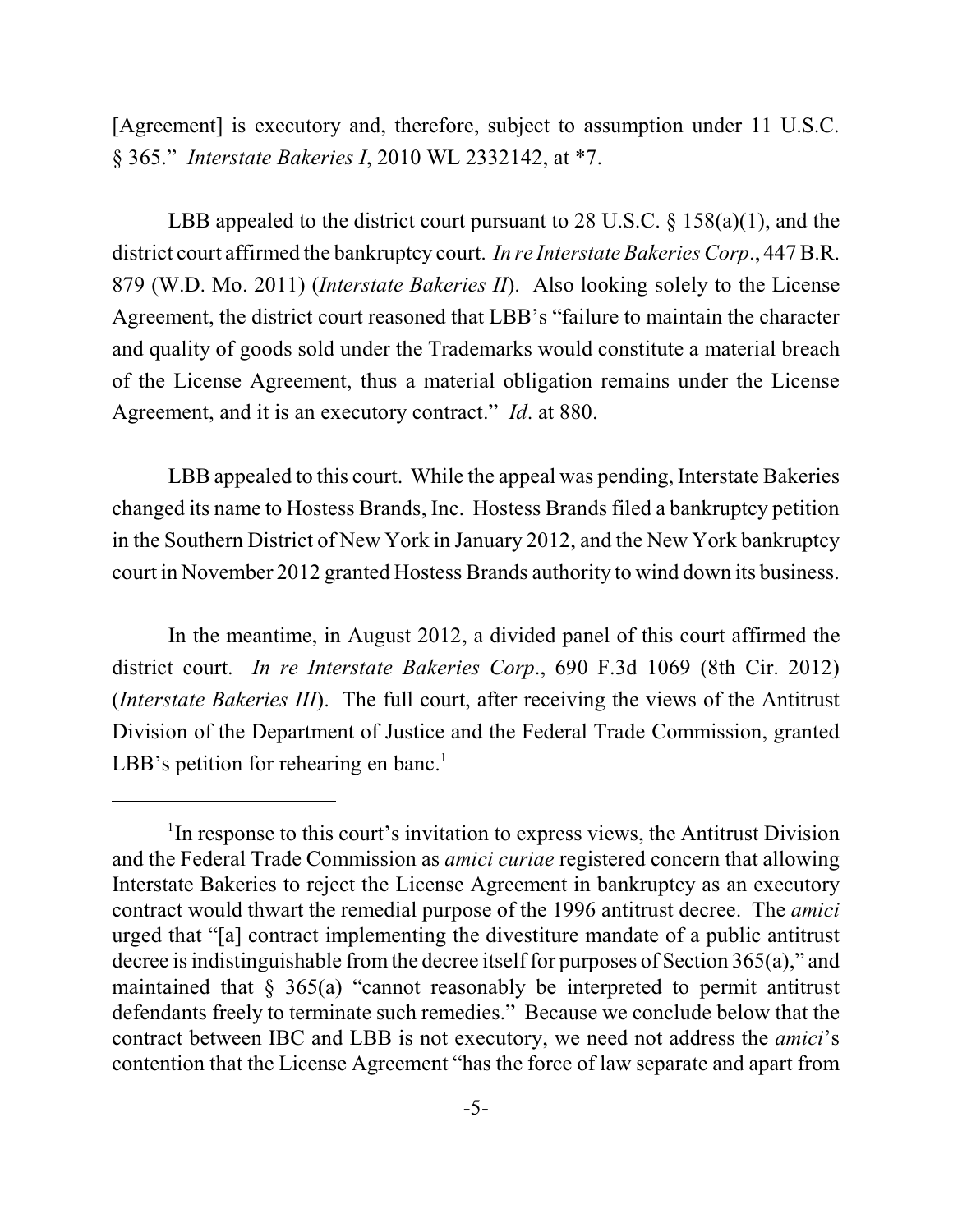A.

Before considering the merits, we must address IBC's contention that events occurring after entry of the district court's judgment have rendered the case moot. IBC informed this court that on July 19, 2013, pursuant to the New York bankruptcy proceeding, the company sold its Butternut Assets—including the Butternut brand, marks incorporating the term "butternut," the Gingham Design, and the Butternut Country White brand—to an affiliate of Flowers Foods, Inc., an unrelated third party. The sale to the Flowers Foods affiliate was made "subject to such rights and interests (if any) of LBB."

IBC says the appeal is moot because "the opportunity for IBC to realize any value from rejection of the License Agreement has now passed because IBC no longer owns the Butternut trademarks." This argument fails because IBC acknowledges that it "still owns four of the twelve trademarks that are the subject of the License Agreement." Although the Butternut trademarks may well be the most significant of the assets governed by the License Agreement with LBB, a decision in this case will still affect the rights of IBC and LBB with respect to the four remaining marks owned by IBC and covered by the License Agreement.

IBC suggests alternatively that there is no live case or controversy because it has waived any right to reject the License Agreement in bankruptcy. In its motion to dismiss the case as moot, IBC stated that it "has no reason to, and hereby acknowledges that it will not, seek rejection of the License Agreement under Section 365 oftheBankruptcyCode." The carefullyworded acknowledgment, however, does not address the precise dispute in this case: whether the bankruptcy court correctly

contract law."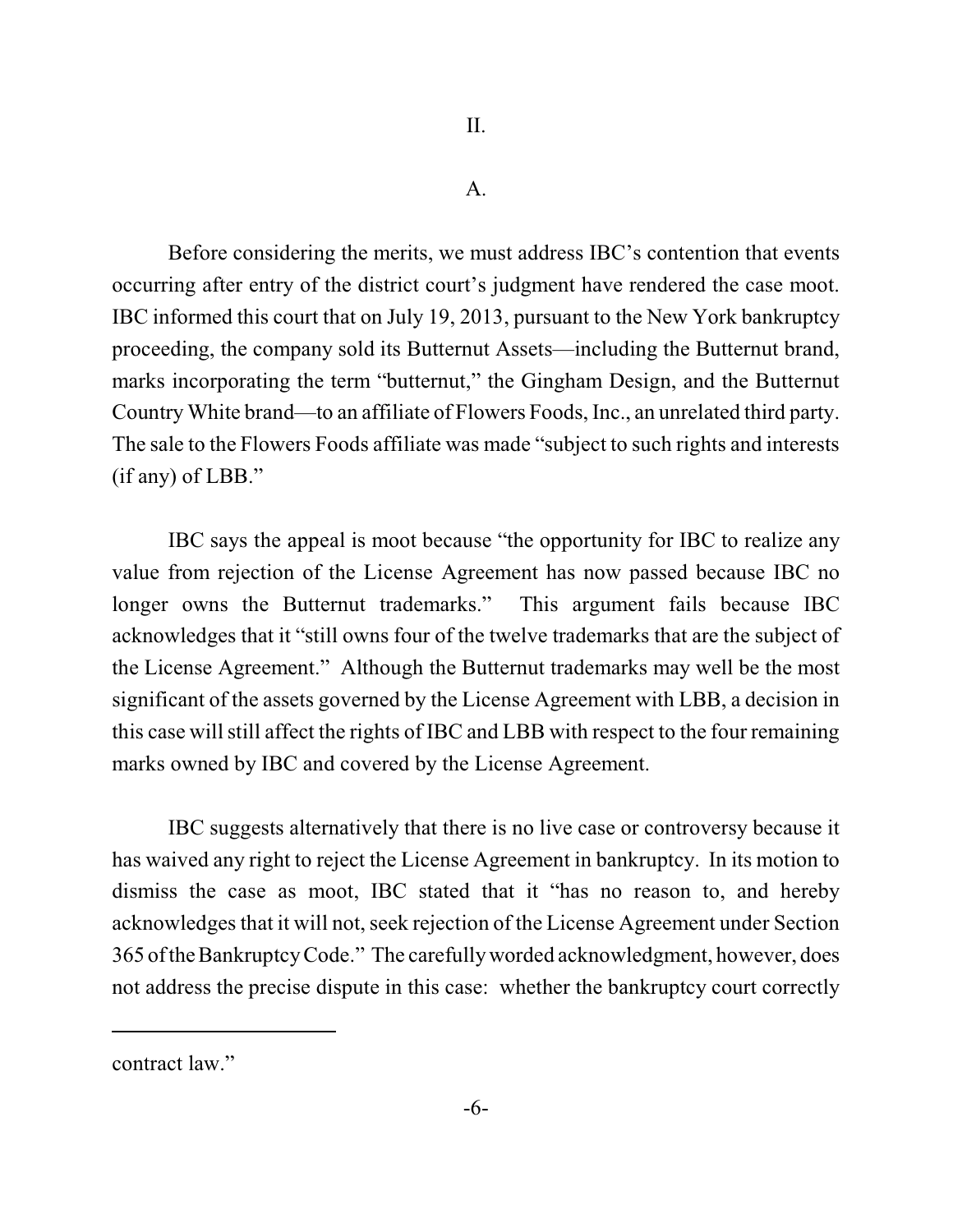determined that the License Agreement is *executory*. There is still a live controversy on that question. A declaration that the License Agreement is not executory—regardless of whether IBC would assume or reject the agreement in bankruptcy—would affect the value of LBB's exclusive, perpetual, royalty-free license by removing uncertainty about the status of the License Agreement. A judgment in favor of LBB also would allow the company to plan its ongoing business without the potential that Flowers Foods or any other successor or assign of IBC could reject the License Agreement in a later bankruptcy proceeding.

Unlike the situation in *Already, LLC v. Nike, Inc.*, 133 S. Ct. 721 (2013), where a covenant not to sue made it absolutely clear that allegedly unlawful activity could not reasonably be expected to recur, IBC has not given ironclad assurances about the License Agreement. Especially in light of the lengthy and ongoing dispute between the parties over the status of the License Agreement, the record does not foreclose a reasonable possibility that IBC or its successors or assigns who own the marks will maintain that the agreement is executory. IBC's purported waiver is not comparable to the agreement in *Already*, which bound not only the complainant but also its parents, subsidiaries, licensees, assigns, other related business entities, as well as any of their predecessors or successors in interest. *See* J.A. 96a–97a, *Already, LLC v. Nike, Inc*., 133 S. Ct. 721 (2013) (No. 11–982), 2012 WL 3602217, at \*96a–97a. We thus conclude that IBC has not met its "formidable burden" to show "that it is 'absolutely clear' that the allegedly unlawful activity cannot reasonably be expected to recur." *Already*, 133 S. Ct. at 727–29. Effective relief on LBB's request is still available, despite IBC's pledge about its own intentions concerning rejection of the License Agreement. *See MedImmune, Inc. v. Genentech, Inc.*, 549 U.S. 118, 127 (2007). The appeal is not moot, and we will proceed to the merits.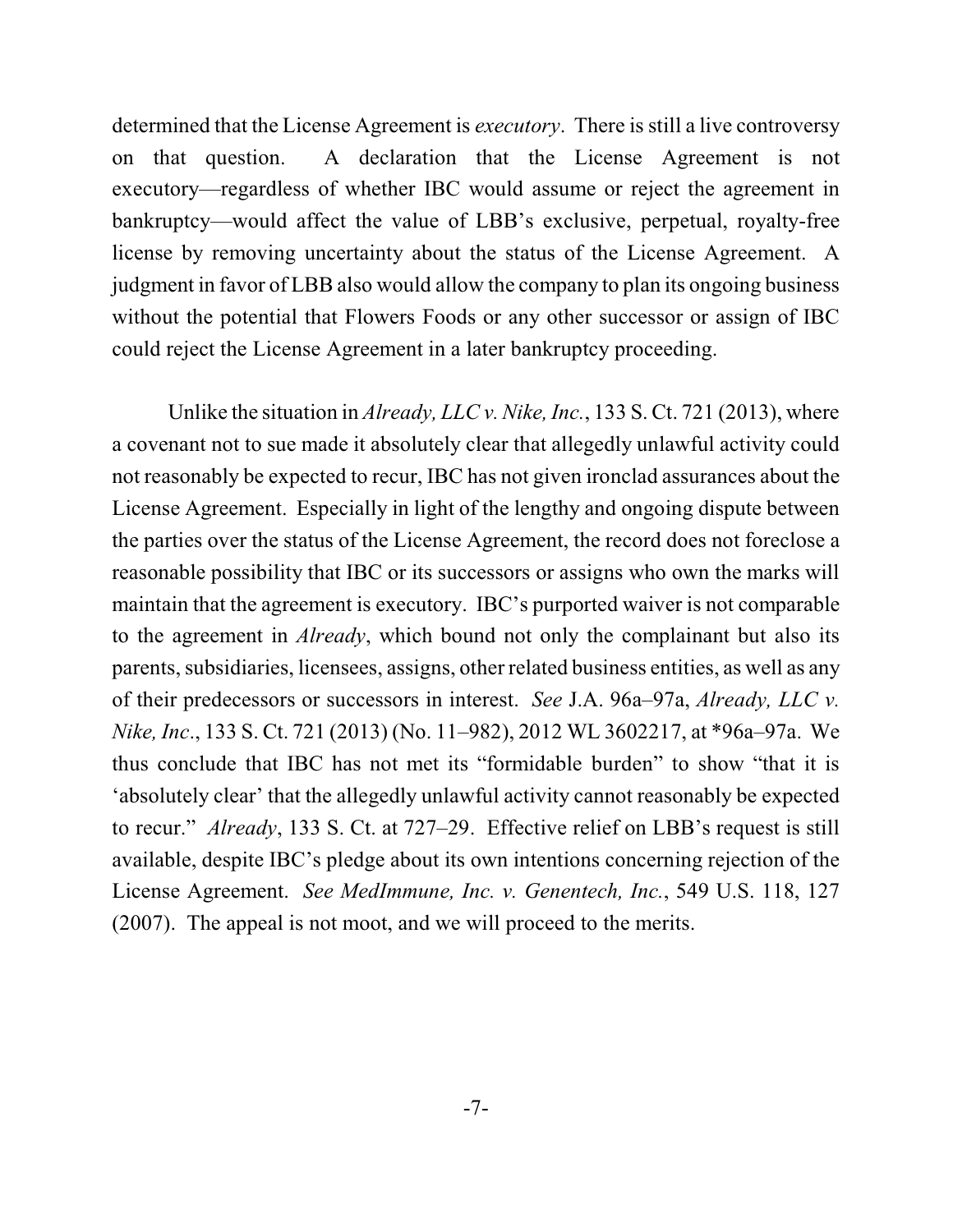The issue on the merits is whether the agreement between IBC and LBB is an executory contract under 11 U.S.C. § 365(a). The goal of Chapter 11 of the Bankruptcy Code is "the ultimate rehabilitation of the debtor." *Nicholas v. United States*, 384 U.S. 678, 687 (1966). In furtherance of that goal, § 365(a) permits a debtor-in-possession, "subject to the court's approval," to "assume or reject any executory contract or unexpired lease of the debtor." If the debtor-in-possession assumes a contract, it assumes the contract *cum onere*, continuing both to receive the benefits of and perform its obligations under the contract. *See NLRB v. Bildisco & Bildisco*, 465 U.S. 513, 531–32 (1984); *In re Shangra-La, Inc.*, 167 F.3d 843, 849 (4th Cir. 1999). If, on the other hand, the debtor-in-possession rejects a contract,  $\S 365(g)$  provides that the rejection "constitutes a breach of such contract." Rejection "frees the estate from the obligation to perform" under the contract by converting the debtor's unfulfilled obligations to damages. *Sunbeam Prods., Inc. v. Chi. Am. Mfg., LLC*, 686 F.3d 372, 377 (7th Cir. 2012) (internal quotations omitted).

To determine whether the License Agreement is executory, we must first identify what constitutes the agreement at issue. In December 1996, the parties entered into an Asset Purchase Agreement that transferred IBC's Butternut Bread and Sunbeam Bread business operations and assets in two territories to LBB, and a License Agreement that authorized LBB to use IBC's trademarks in those territories under a perpetual, royalty-free, and exclusive license. The bankruptcy court and the district court focused on the License Agreement standing alone. We think the proper analysis must consider an integrated agreement that includes both the Asset Purchase Agreement and the License Agreement.

Under Illinois law, the question whether a contract like the License Agreement is a separate agreement "depends on the intention of the parties as manifested by the specific contract terms." *Stratemeyer v. West*, 484 N.E.2d 399, 400 (Ill. App. Ct*.*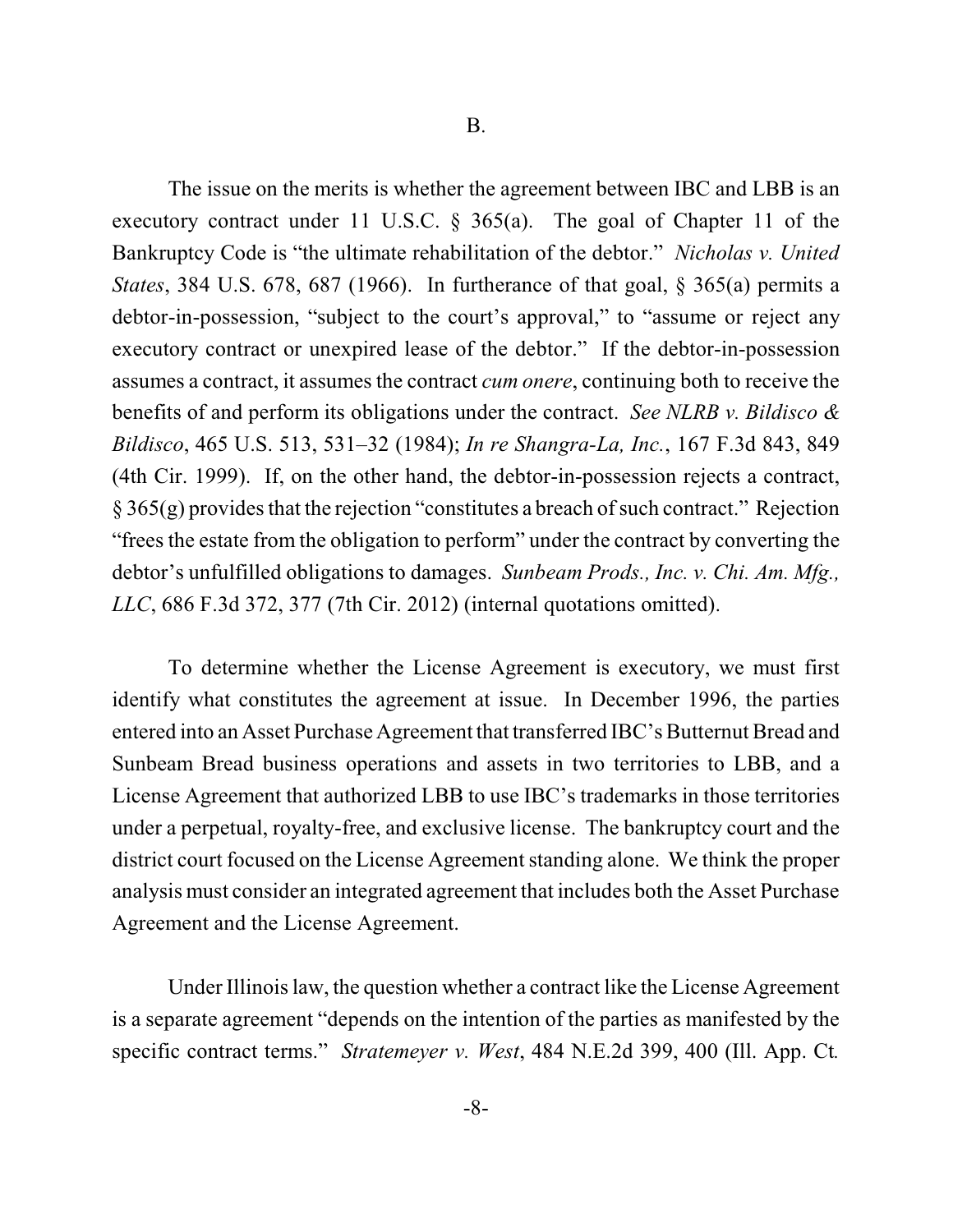1985). "The general rule is that in the absence of evidence of a contrary intention, where two or more instruments are executed by the same contracting parties in the course of the same transaction, the instruments will be considered together . . . because they are, in the eyes of the law, one contract." *Tepfer v. Deerfield Sav. & Loan Ass'n*, 454 N.E.2d 676, 679 (Ill. App. Ct. 1983); *see Kel–Keef Enters., Inc. v. Quality Components Corp.*, 738 N.E.2d 524, 538 (Ill. App. Ct. 2000). "A contract should be treated as entire when, by a consideration of its terms, nature, and purposes, each and all of the parts appear to be interdependent and common to one another and to the consideration." *Trapkus v. Edstrom's Inc.*, 489 N.E.2d 340, 346 (Ill. App. Ct. 1986).

Applying these principles, the Asset Purchase Agreement and the License Agreement should be considered together as one contract. IBC and LBB entered into the Asset Purchase Agreement and the License Agreement contemporaneously on December 28, 1996. The Asset Purchase Agreement lists the license as an asset sold to LBB pursuant to the sale. It directs the parties to enter into the License Agreement "[u]pon the terms and subject to the conditions contained in [the Asset Purchase Agreement]." Both documents memorializing the agreements define the "Entire Agreement" as including both agreements. The Asset Purchase Agreement's definition includes "the exhibits and schedules hereto," and a model for the License Agreement is included as an exhibit to the Asset Purchase Agreement. The License Agreement defines the entire agreement to include "the Exhibits and Schedules hereto" and the agreements referenced herein," and it references the Asset Purchase Agreement throughout the agreement. The License Agreement states that as consideration for the license, LBB "has paid to IBC a fee of ten dollars (\$10.00), and other good and valuable consideration, set forth in the Allocation Agreement described in Section 2.3 of the Purchase Agreement." To treat the License Agreement as a separate agreement would run counter to the plain language of both the Asset Purchase Agreement and the License Agreement, which describe the two as one piece, and would ignore the valuable consideration paid for the license.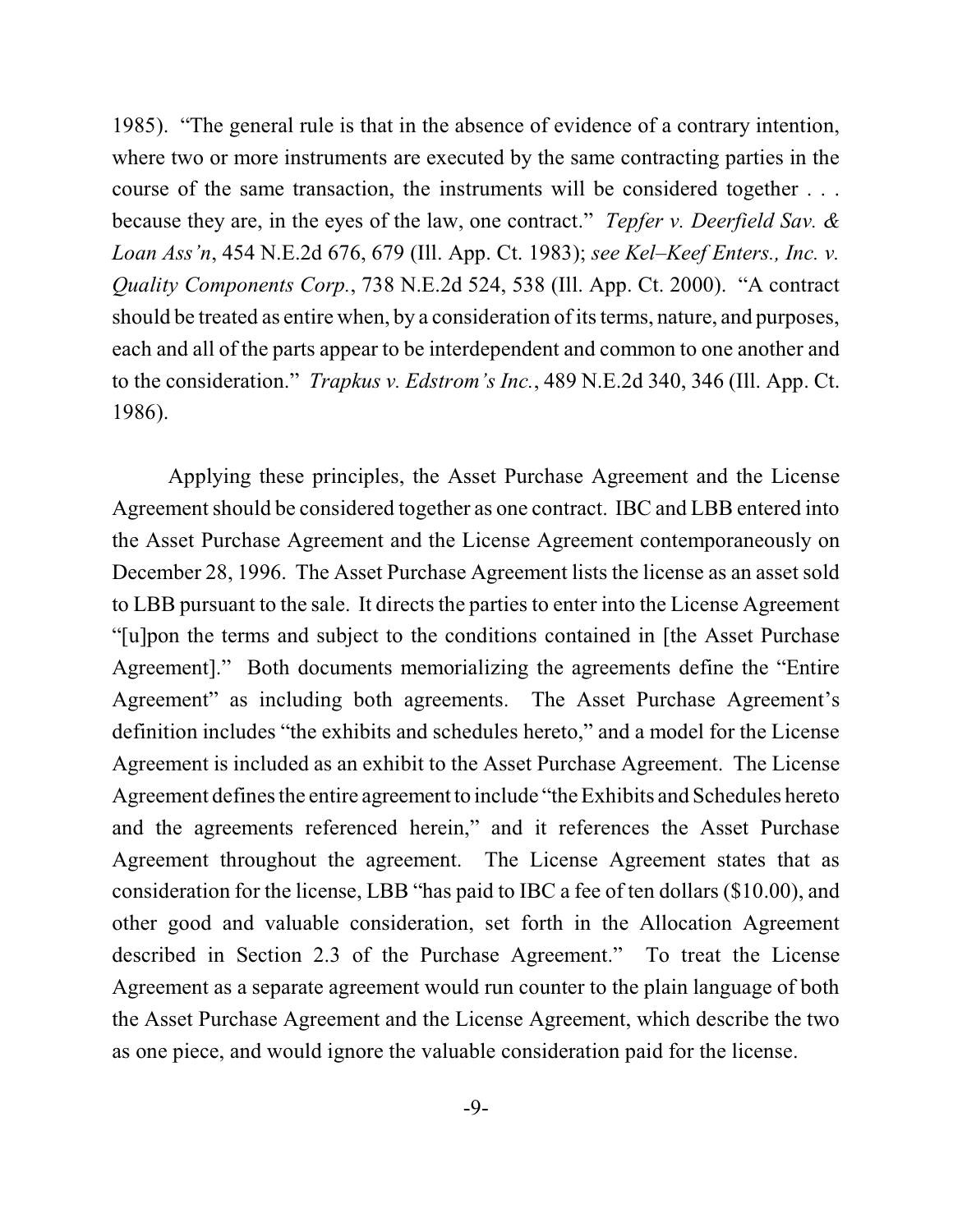The ultimate question, then, is whether this integrated agreement is an executory contract under the Bankruptcy Code. This circuit has adopted Professor Countryman's definition of an executory contract for purposes of the Bankruptcy Code: "[A] contract under which the obligation of both the bankrupt and the other party to the contract are so far unperformed that the failure of either to complete performance would constitute a material breach excusing the performance of the other." *In re Craig*, 144 F.3d 593, 596 (8th Cir. 1998) (internal quotation omitted); *see* Vern Countryman, *Executory Contracts in Bankruptcy: Part I*, 57 Minn. L. Rev. 439, 460 (1973).

The parties dispute whether we should apply the doctrine of substantial performance in determining whether the contract is executory. Under this doctrine, the nonbreaching party's performance is not excused if the breaching party has "substantially performed." *In re Exide*, 607 F.3d at 963. According to IBC, the doctrine does not apply, and we should look only at the remaining obligations on each side and ignore the obligations that the parties have already performed.

The doctrine of substantial performance, however, is inherent in the Countryman definition of executory contract. Substantial performance and material breach are interrelated concepts: "Substantial performance is the antithesis of material breach; if it is determined that a breach is material, or goes to the root or essence of the contract, it follows that substantial performance has not been rendered, and further performance by the other party is excused." 15 Richard A. Lord, *Williston on Contracts* § 44:55 (4th ed. 2000). Consistent with that interrelationship, the Countryman definition calls for the court to examine whether the obligations of the parties to the contract "are so far unperformed" that a failure to complete performance would be a material breach. *In re Craig*, 144 F.3d at 596. This inquiry requires a comparison of the performed obligations with the unperformed obligations. For example, when a nonbankrupt building contractor has "fully performed save that he has failed to connect the water or has made a defective connection," the bankrupt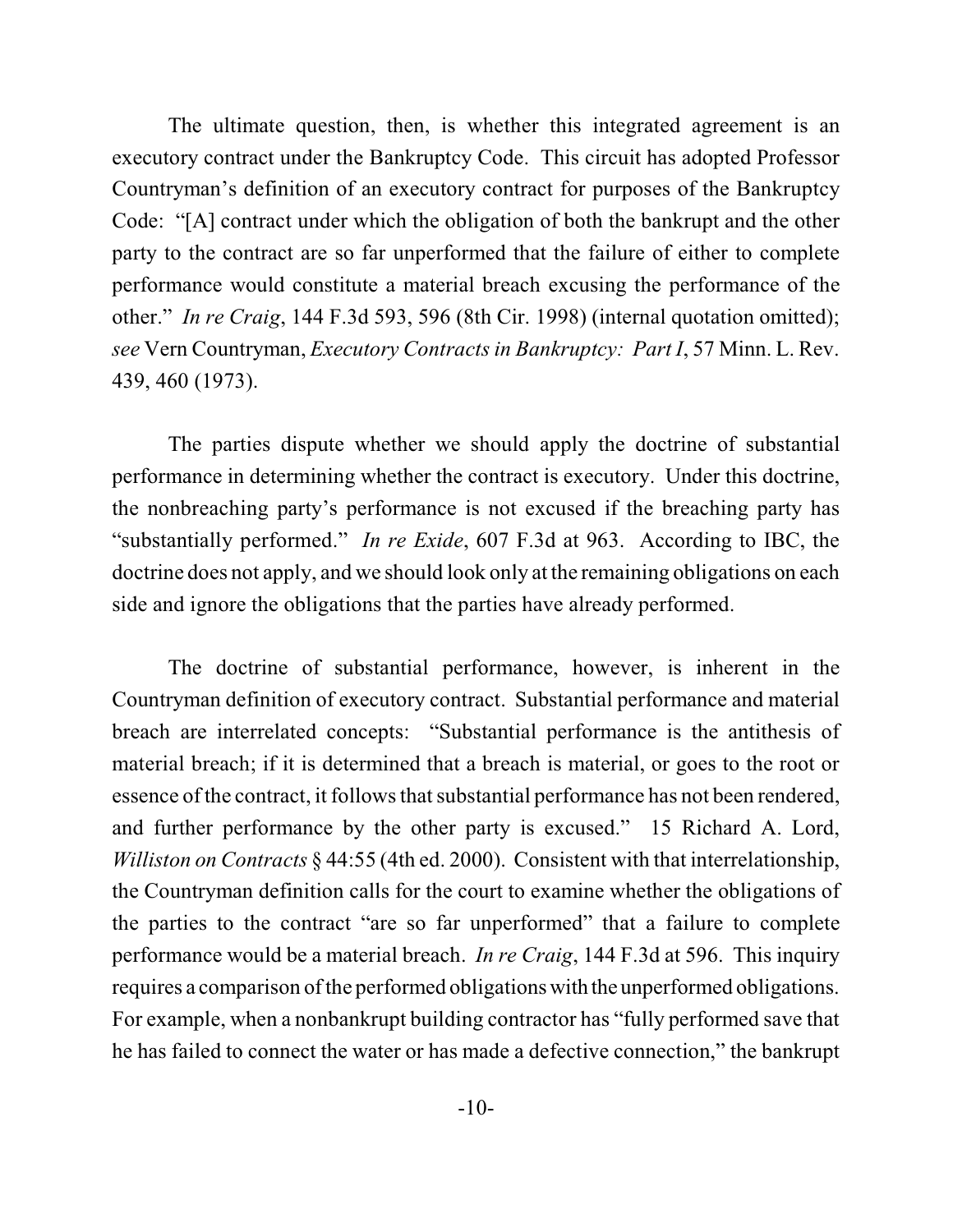party on the other side of the contract would be entitled to damages, but not to refuse acceptance of the building or to excuse his performance. Countryman, *supra*, 57 Minn. L. Rev. at 457. That is so, because the building contractor has substantially performed.

IBC argues that this court must look to state law in applying the Countryman definition, and that the doctrine of substantial performance would not apply under Illinois law. *But cf. Cameron v. Pfaff Plumbing & Heating, Inc.*, 966 F.2d 414, 416 (8th Cir. 1992) (holding that whether a contract is executory under  $\S$  365 "is a question of federal law, for it involves the extent to which Congress has exercised its constitutional power to establish 'uniform Laws on the subject of Bankruptcies throughout the United States'") (quoting U.S. Const. art. I, § 8, cl. 4). Assuming that state law applies, Illinois does recognize the doctrine of substantial performance, and Illinois law defines it as "performance in all the essential elements necessary to the accomplishment of the purpose of the contract." *W.E. Erickson Constr., Inc. v. Congress–Kenilworth Corp.*, 503 N.E.2d 233, 236–37 (Ill. 1986) (internal quotation omitted). IBC argues that Illinois limits this doctrine to disputes under construction contracts, but IBC cites no case so holding. Just as the Third Circuit saw no reason to cabin the rule under New York law in *In re Exide*, 607 F.3d at 964, we are not convinced that Illinois law limits consideration of the doctrine of substantial performance to construction cases.

To conclude that a contract is executory for purposes of § 365, the bankruptcy court must find that *both* parties have so far underperformed that a failure of *either* to complete performance would constitute a material breach excusing the performance of the other. *In re Craig*, 144 F.3d at 596. When the bankruptcy court reasoned that IBC's remaining obligations were material, that court rested its conclusion on the "factually analogous," but now-reversed, decision of the Delaware bankruptcy court in *In re Exide*. *See Interstate Bakeries I*, 2010 WL 2332142, at \*6 (citing *In re Exide*, 340 B.R. at 227–37). The district court then affirmed the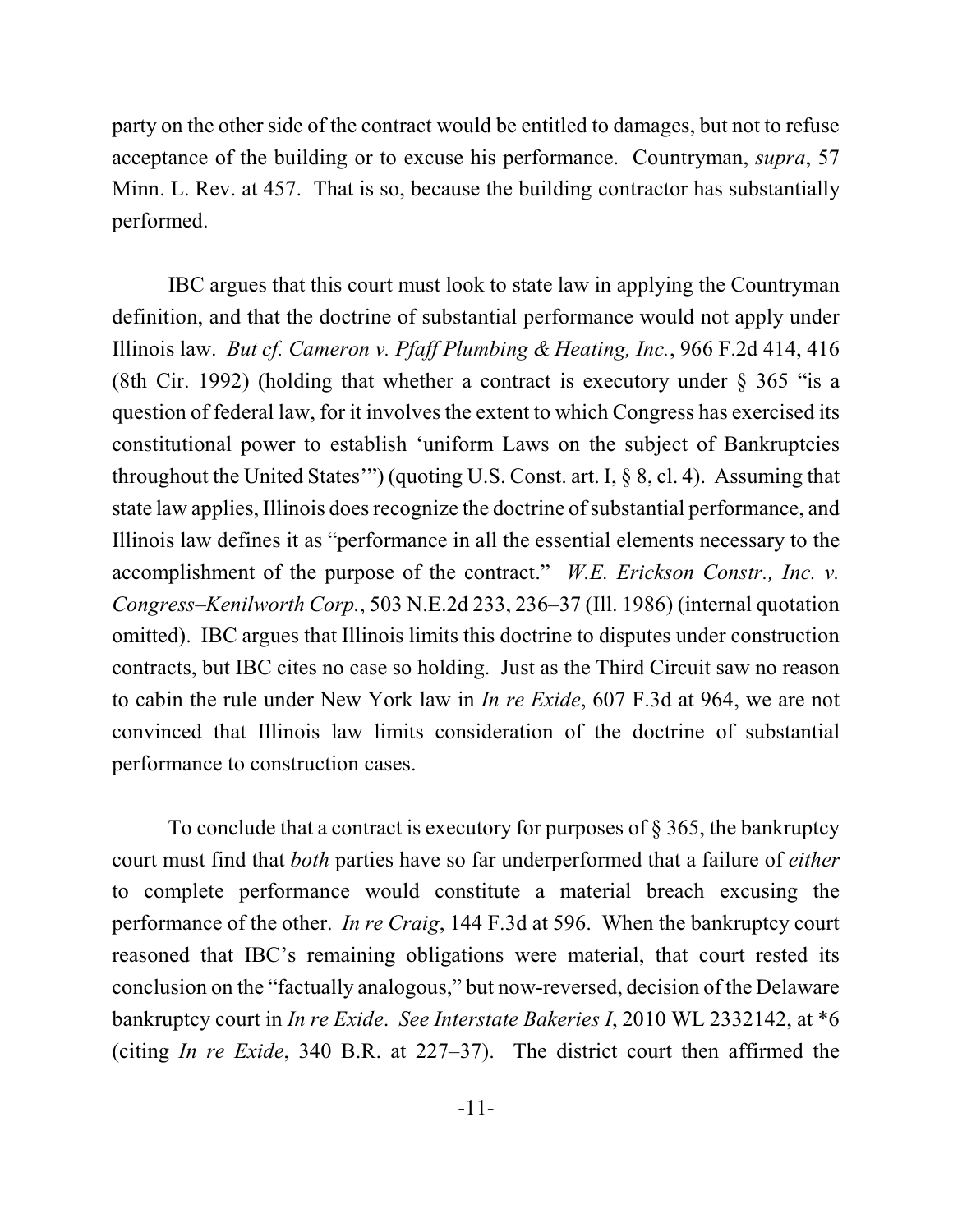bankruptcy court, but it did so after concluding that the remaining obligations of only *one party*, LBB, were material. *Interstate Bakeries II*, 447 B.R. at 884–86.

We conclude that the contract at issue here is not executory, because IBC substantially performed its obligations under the Asset Purchase Agreement and License Agreement, and its failure to perform any of its remaining obligations would not be a material breach of the integrated agreement. Material breaches are those that "go[] to the root or essence of the contract." 15 *Williston on Contracts* § 44:55; *see also Anderson v. Long Grove Country Club Estates, Inc.*, 249 N.E.2d 343, 349 (Ill. App. Ct. 1969) ("A material or total breach is a failure to do an important, substantial or material undertaking set forth in a contract.").

The essence of the agreement here was the sale of IBC's Butternut bread and Sunbeam bread business operations in specific territories, not merely the licensing of IBC's trademark. The agreement called for LBB to pay \$20 million for IBC's assets. The parties allocated \$11.88 million for tangible assets, such as real property, machinery and equipment, computers and licensed computer software, vehicles, office equipment, and inventory. They allocated another \$8.12 million toward intangible assets, including the license. IBC has transferred all of the tangible assets and inventory to LBB, executed the License Agreement, and received the full \$20 million purchase price from LBB.

IBC's remaining obligations concern only one of the assets included in the sale—the license. They involve such matters as obligations of notice and forbearance with regard to the trademarks, obligations relating to maintenance and defense of the marks, and other infringement-related obligations. When considered in the context of the entire agreement, these remaining obligations are relatively minor and do not relate to the central purpose of the agreement to sell the Butternut and Sunbeambread operations and assets to LBB in certain territories.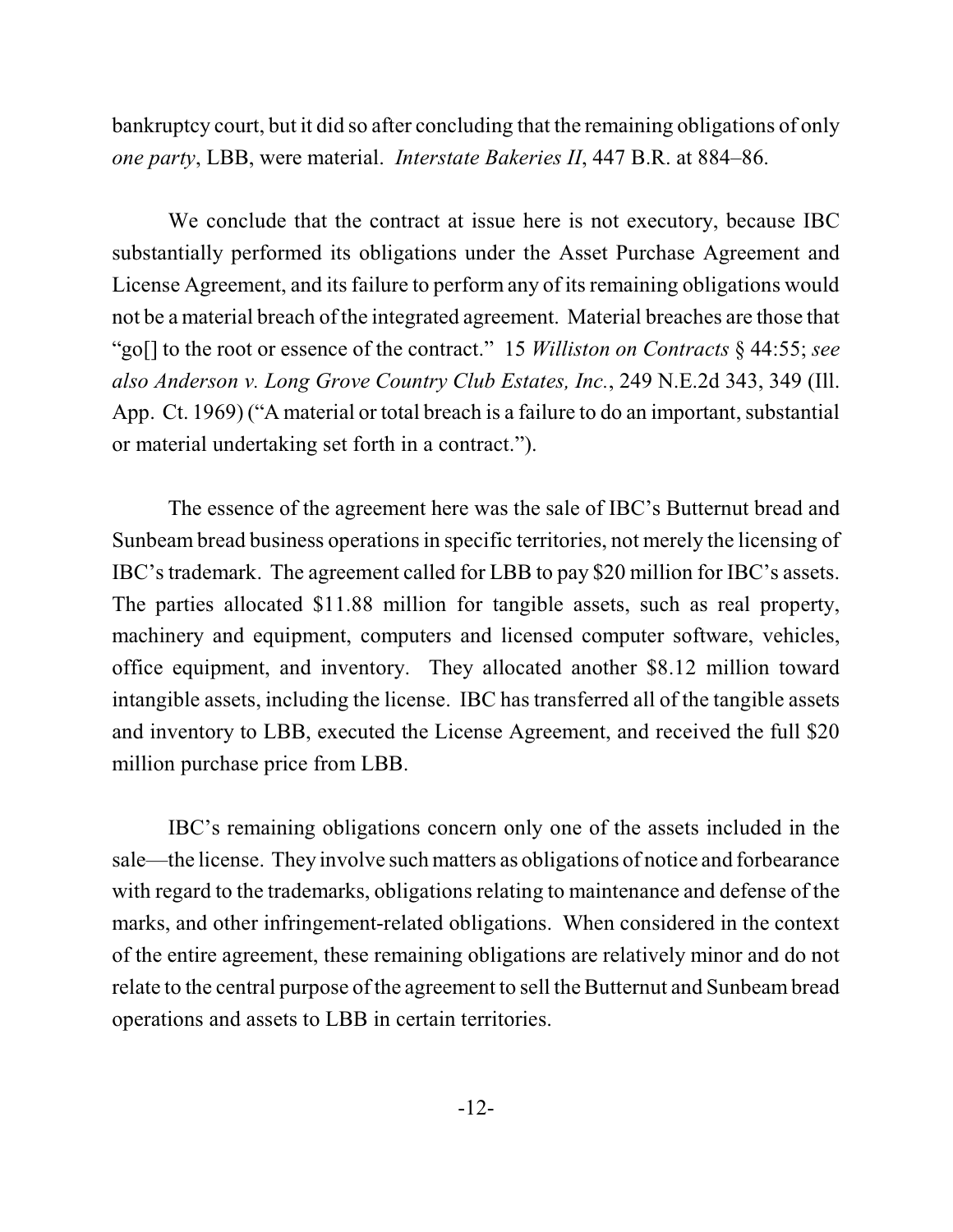We find useful guidance on analogous facts in the Third Circuit's decision in *In re Exide*. At issue there was the \$135 million sale of Exide's industrial battery businessto EnerSys, which included a trademark license agreement. 607 F.3d at 960. Along with the license, Exide sold to EnerSys physical manufacturing plants, equipment, inventory, and certain items of intellectual property. *Id.* The Third Circuit held that Exide's remaining obligations, which included duties to maintain quality standards, to refrain from use of the trademark outside the industrial battery business, and to indemnify EnerSys, did not "outweigh the substantial performance rendered and benefits received by EnerSys." *Id*. at 963–64. The court observed that the remaining contractual obligations did not relate to the purpose of the agreement—the sale of Exide's industrial battery business—and that the trademark license agreement was therefore not executory. *Id*. at 964. For similar reasons, we conclude that the License Agreement between IBC and LBB is not executory. 2

\* \* \*

The judgment of the district court is reversed, and the case is remanded for proceedings consistent with this opinion. IBC's motion to dismiss the appeal as moot is denied.

 $P^2$ Because the agreement is not executory, we need not address whether rejection of a trademark-licensing agreement terminates the licensee's rights to use the trademark. *Compare Lubrizol Enters., Inc. v. Richmond Metal Finishers, Inc.*, 756 F.2d 1043, 1048 (4th Cir. 1985) ("Under 11 U.S.C. § 365(g), Lubrizol would be entitled to treat rejection as a breach and seek a money damages remedy; however, it could not seek to retain its contract rights in the technology by specific performance even if that remedy would ordinarily be available upon breach of this type of contract."), *with Sunbeam*, 686 F.3d at 376–78 (disagreeing with *Lubrizol*); *In re Exide*, 607 F.3d at 965–67 (Ambro, J., concurring) ("[A] trademark licensor's rejection of a trademark agreement under 11 U.S.C. § 365 does not necessarily deprive the trademark licensee of its rights in the licensed mark.").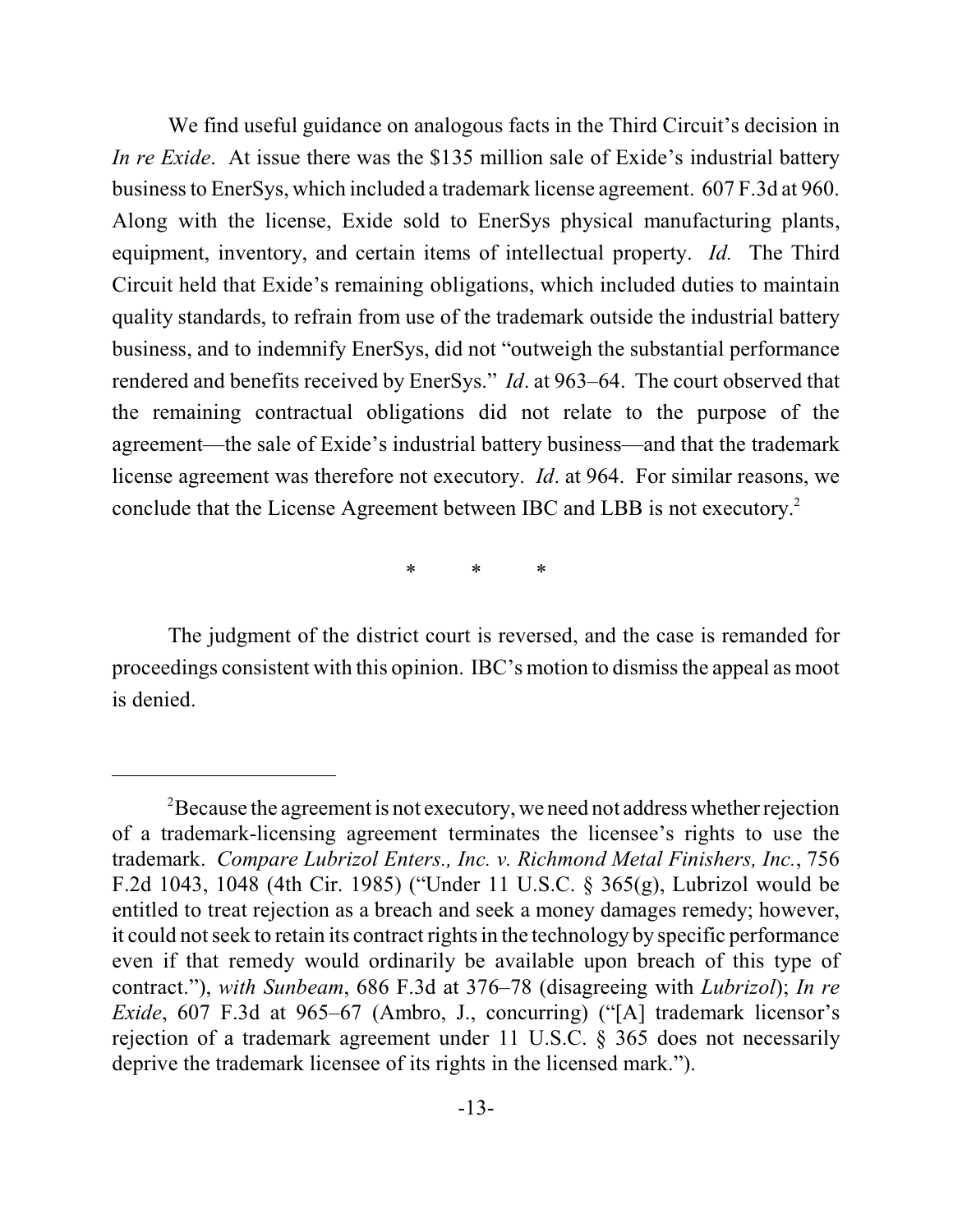BYE, Circuit Judge, with whom SMITH and KELLY, Circuit Judges, join, concurring in part and dissenting in part.

I agree the appeal is not moot. Because I disagree with the majority's conclusion IBC has substantially performed its obligations under the integrated agreement, however, I respectfully dissent from the majority's ultimate conclusion the agreement is not executory. In my view, both IBC and LBB have ongoing obligations under the integrated agreement which would result in material breaches if not performed. Accordingly, I conclude the integrated agreement is executory and would affirm.

Such disagreement with the majority results from my view that the license is of primary importance to the integrated agreement, as are the attendant ongoing obligations under the License Agreement. The majority assumes the license, as a single asset among many, plays a relatively minor role in the integrated agreement, the essence of which the majority suggests was the sale of IBC's bread businesses in the pertinent territories. The majority then reasons the ongoing obligations associated with only this single asset are relatively minor when considered in context of the sale contemplated by the entire agreement.

This is not a case, however, where merely counting the number of assets transferred conveys the full picture. Limiting our analysis so would lead us to conclude a failure to transfer the license would have been less material to the parties than a failure to transfer some other category of assets, the trays used in IBC's Chicago business for example, merely because there were multiple trays and only one license. Our analysis in this case has to also consider the relative importance of the license to the integrated agreement.

As I view it, the majority fails to acknowledge the importance of the license because it fails to first acknowledge the full purpose of the parties in entering into the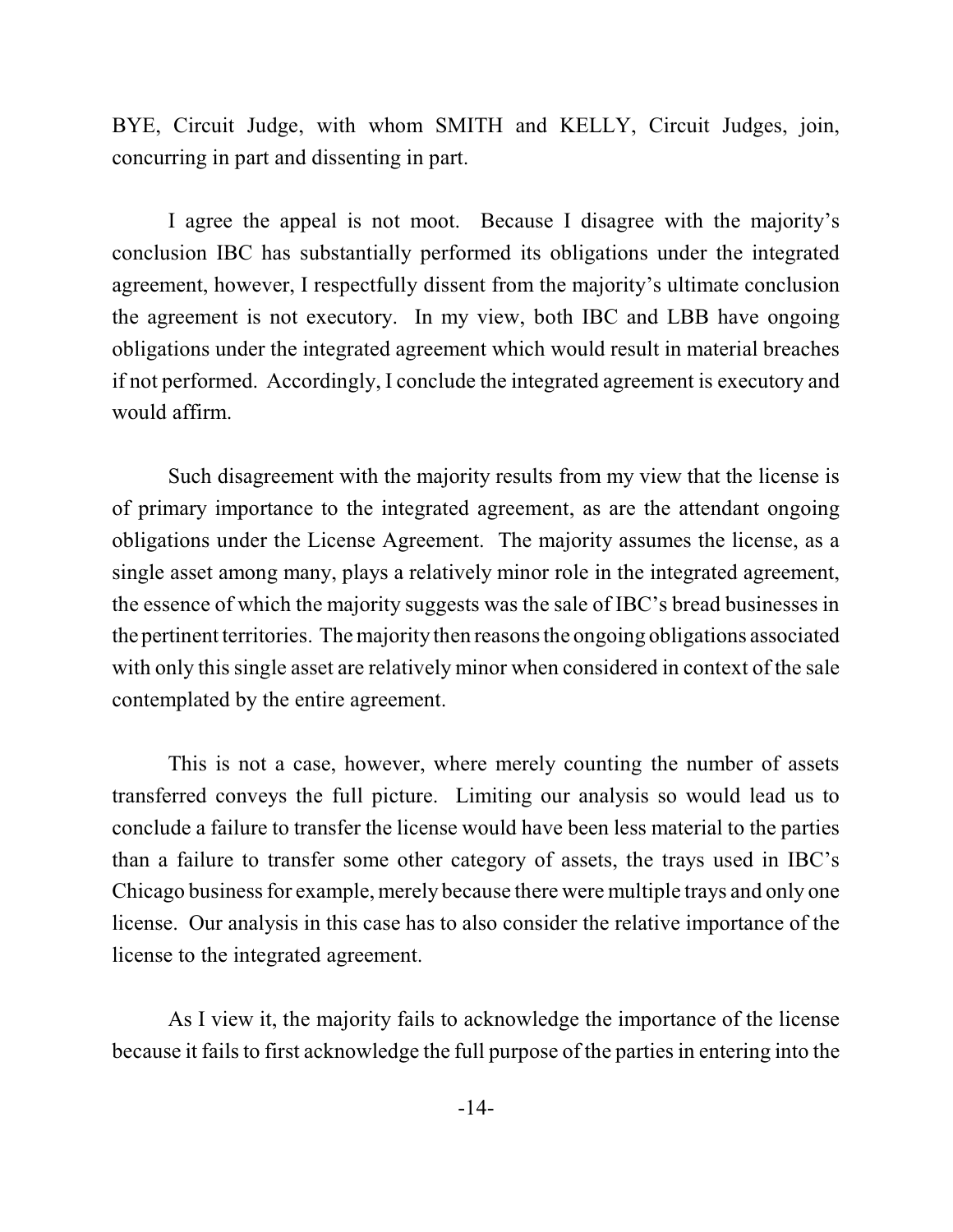integrated agreement. The materiality of a contractual obligation depends on whether the obligation goes to the essence of the contract. See 15 Richard A. Lord, Williston on Contracts § 44:55 (4th ed. 2000). It follows that the relative importance of a particular asset and the obligations associated with such asset must also be assessed with respect to the essence of the contract. The purpose of LBB and IBC in entering into the integrated agreement here was the sale of IBC's bread business in the pertinent territories "to comply with the Final Judgment entered in the" antitrust dispute ("antitrust Final Judgment"). Appellants' Addendum A.26. The terms of the antitrust Final Judgment directed IBC to divest itself of the tangible assetsreasonably necessary to allow the purchaser to make effective ongoing use of the license which IBC had agreed to divest. United States v. Interstate Bakeries Corp. & Cont'l Baking Co., No. 95-C-4194, 1995 WL 803559 at \*3 (N.D. Ill. Aug. 7, 1995). In other words, the multitude of tangible assets listed in the Asset Purchase Agreement were there for the purpose of allowing LBB to make effective ongoing use of the license. Given the central character of the transfer of the license to the antitrust Final Judgment and the integrated agreement, the mere fact the license was one asset listed among many does not indicate it plays a minor role in the transaction.

Even if the parties had not drafted their agreements against the background of the antitrust Final Judgment, I would arrive at the same conclusion. The provisions of the Asset Purchase Agreement and License Agreement indicate the parties regarded the ongoing obligations associated with the license as more likely to be material than those regarding the asset purchase. To illustrate, the severability provision in the Asset Purchase Agreement indicates that, in the event a provision of such agreement would be declared invalid, the parties agreed the provision would be severable and they would continue to be bound by the remaining valid provisions. By contrast, the severability provision of the License Agreement indicates that, in the event any provision of the License Agreement would be declared invalid, either party could request renegotiation of the License Agreement if it deemed the pertinent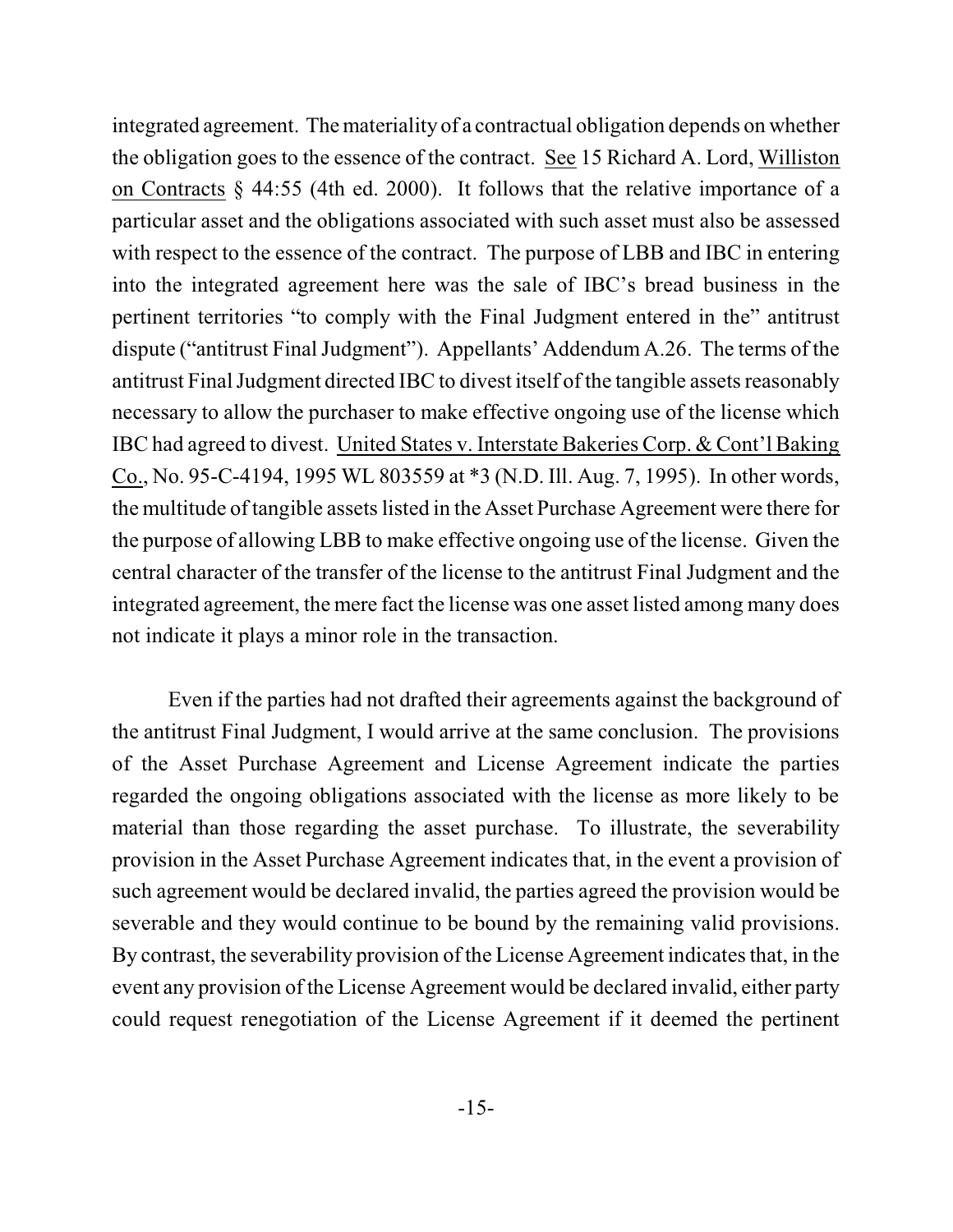provision to be material. Indeed, the parties expressly designated one of LBB's ongoing duties under the License Agreement as material.

For the foregoing reasons, I conclude the license and the attendant ongoing obligations were of primary importance to the parties and their integrated agreement. We must consider the importance of these obligations when we assess whether the parties have substantially performed their obligations to determine whether the contract is executory. See 15 Williston, supra § 44:55 ("Substantial performance is the antithesis of material breach; if it is determined that a breach is material, or goes to the root or essence of the contract, it follows that substantial performance has not been rendered[.]"). IBC and LBB each have continuing obligations under the integrated agreement. We must determine whether any of those ongoing obligations would result in a material breach if not performed. If so, the party who has the ongoing obligation cannot be said to have substantially performed.

There is no question LBB has an ongoing obligation which would result in a material breach if not performed. In section 5.2 of the License Agreement, the parties expressly indicated a failure of LBB to maintain the quality and character of the goods sold under the licensed trademarks would constitute a material breach. Accordingly, LBB cannot be said to have substantially performed.

I also conclude IBC has not substantially performed because IBC has ongoing obligations which would result in a material breach if not performed. For example, because IBC has granted LBB an exclusive license to use the pertinent trademarks in the territories mentioned in the integrated agreement, IBC has a continuing obligation to refrain frommarketing its products under those trademarks in those territories. See In re Select-A-Seat Corp., 625 F.2d 290, 292 (9th Cir. 1980) ("Because of the exclusive nature of the license which Fenix received, Select-A-Seat was under a continuing obligation not to sell its software packages to other parties."); see also Lubrizol Enters., Inc. v. Richmond Metal Finishers, Inc., 756 F.2d 1043, 1045 (4th